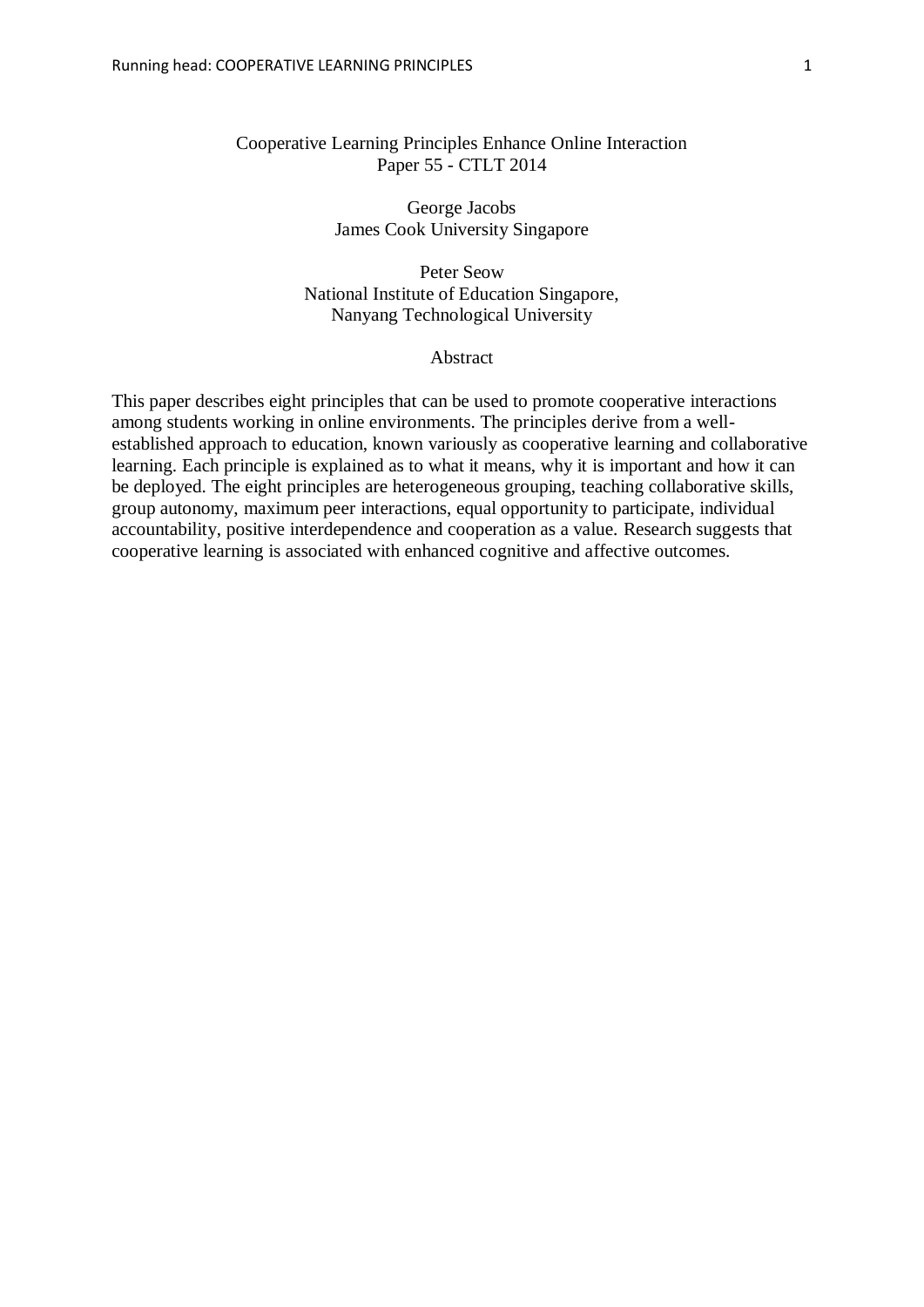#### Cooperative Learning Principles Enhance Online Interaction

When many people think about computers, tablets, smartphones and other IT devices, they picture individuals alone seemingly glued to the screens and keyboards of their devices. Similarly, when people think of students using those devices for learning, they imagine the students alone, perhaps at desks or tables in their homes, far from their classmates. However, such images of individualized involvement with electronic learning tools often fail to look below the surface. In reality, students are often using their devices to interact with others, and frequently those others are their fellow students.

The purpose of this paper is to share ideas for facilitating and enhancing those student-student online interactions. These ideas flow from a learning technology known variously as cooperative learning or collaborative learning. In this paper, the neutral abbreviation 'CL' will be used. The paper begins with background information on CL, including supporting learning theories and research, as well as a definition. The main section of the paper explains eight CL principles, including what each principle means, why it is important and how it can be applied in IT environments.

#### **Background on Cooperative and Collaborative Learning (CL)**

CL dates back to at least the 1970s and finds support in many theories of learning, including Sociocultural Theory (Vygotsky, 1978), Social Interdependence Theory (Johnson & Johnson, 2006), Humanist Psychology (Maslow, 1968), Social Constructivism (Palincsar, 1998) and Multiple Intelligences Theory (Gardner, 1993). Additionally, a great deal of research has been done on CL. This research covers a wide range of learners, subjects and modes of learning, including online learning. In general, the research suggests positive effects for CL on both cognitive and affective variables (Ibáñez, García Rueda, Maroto, & Kloos, 2013; Johnson, Johnson, & Stanne, 2000; Slavin, 1991). Indeed, a steady stream of research continues to investigate many areas of CL, including research on online learning, as can be seen from a search of online databases and in the 'From the Journals' listings in the enewsletter of the International Association for the Study of Cooperation in Education (IASCE) (IASCE, 2014).

CL can be defined as principles and techniques for helping students collaborate with peers and others. This paper will explain eight of these CL principles. Furthermore, hundreds of CL techniques have been developed. The key point about CL is that it is so much more than asking students to push their desks together in a classroom, or to connect to each in an online environment, and then hoping that they will collaborate successfully. Instead, CL provides teachers and students with a large and growing body of ideas for taking further steps towards making it more likely that student-student interaction will realize its potential. Additionally, the hope is that the collaborative skills and attitudes that students develop in the process of interacting with their peers will serve students well throughout their lives in whatever contexts they find themselves.

# **Eight CL Principles**

This section of the paper explains eight CL principles, including what each principle means, why the principle is important and how to implement it in IT groups. Readers should be aware of two points. One, different books and websites on CL espouse different principles, but a great deal of overlap exists among the various principles espoused. Second, readers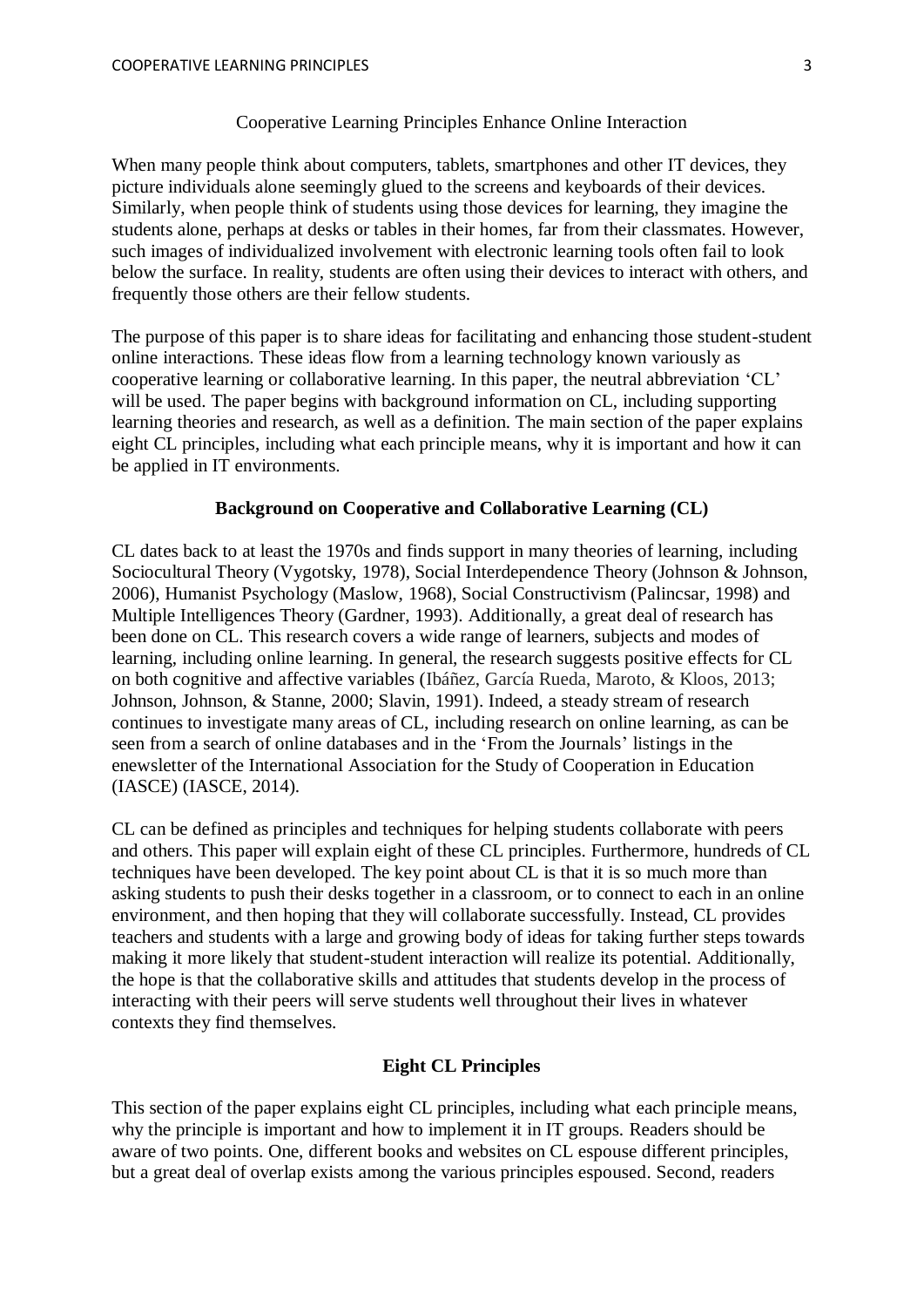should also note that a twosome or pair is considered a group. Indeed, in some ways, two members is the best size for groups, because in twosomes, students may have more opportunities to be active. Plus, students are less likely to be left out of the groups of two, and they can manage their groups more easily. Furthermore, after working in twos, students can pair with other twosomes to share ideas, thereby widening their resources and enjoying more interaction opportunities. The eight CL principles to be discussed in this paper are heterogeneous grouping, teaching collaborative skills, group autonomy, maximum peer interactions, equal opportunity to participate, individual accountability, positive interdependence and cooperation as a value.

### **Heterogeneous Grouping**

Heterogeneous grouping involves students forming CL groups with fellow students who are different from themselves. The many variables on which students differ include past achievement, social class, nationality, ethnicity, religion, sex, diligence and personality. Many CL experts advocate heterogeneous groups, because when students learn in groups that are heterogeneous as to past achievement, they are more likely to engage in peers tutoring, as those higher in past achievement can help those who are, at least temporarily, lower achievers. Such interactions can benefit both parties (Webb, et al., 2009). Heterogeneous grouping on other social and personality variables encourages students to see different perspectives and to learn to work with people different from themselves, thereby setting the stage for building a more harmonious society (Aronson, 2014).

Often, if students choose their own groupmates, the resulting groups may tend towards homogeneity, as the tendency is for "birds of a feather to flock together", and students may, at least initially, prefer such groupings (Jacobs, Power, & Loh, 2002). The most straightforward way to encourage heterogeneous groups is for teachers to assign students to groups. In a more student centric mode, teachers can discuss with students the meaning of heterogeneous grouping and its potential benefits. From there, students can be encouraged to form their own groups. Even if students never meet face to face, they can post data about themselves. With those data and perhaps some discussion, students working in online environments can form their own heterogeneous groups.

### **Teaching Collaborative Skills**

The CL principle of teaching collaborative skills means devoting class time for students to learn about and reflect on their use of collaborative skills. Many lists of collaborative skills exist (e.g., Underwood & Underwood, 1999). Skills important for CL include comparing understandings, asking for help, offering suggestions and feedback, responding productively to suggestions and feedback, asking for reasons, providing reasons, disagreeing politely, providing specific praise and thanks and attending to group functioning.

When students use collaborative skills, their groups are likely to function better (Soller, 2001), leading to more learning and more enjoyment of learning. Furthermore, these skills will advantage students in many areas of their present and future lives. However, not all students have these collaborative skills, and, perhaps more crucially, even if students have the skills, they may not use them routinely. As a result, instructional time devoted to learning these skills and practicing their use may be time well spent.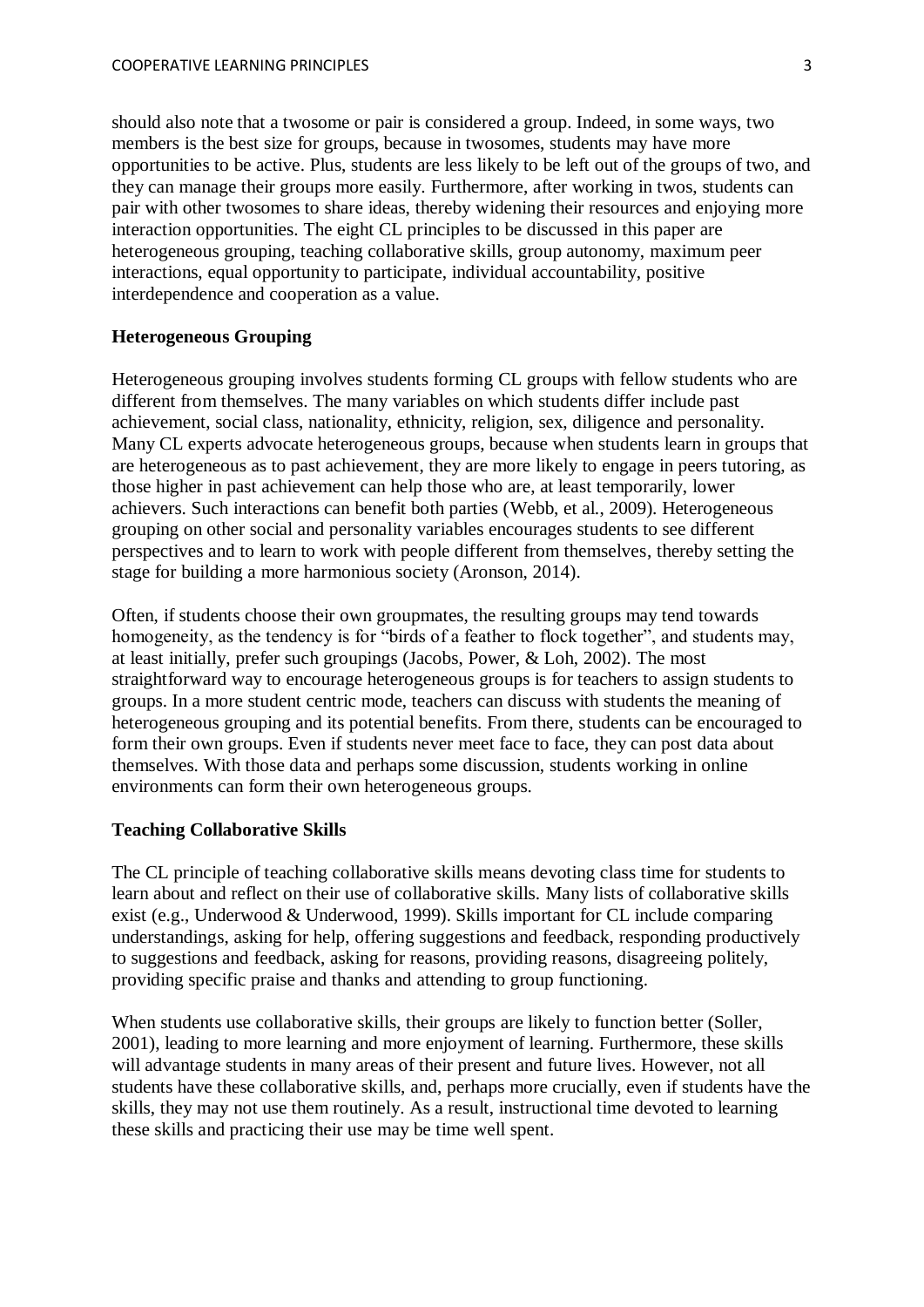Johnson, Johnson and Holubec (2007) present a six step procedure for teaching collaborative skills. The procedure focuses on one skill at a time. First, students need to understand the importance of the collaborative skill and second, what the skill involves, as to verbal (the words used) and non-verbal (gestures, facial expressions, emoticons) elements. Third, students practice the skill apart from class content, i.e., they work just on the skill, e.g., via a game or role play, without paying attention to the topic the class is studying. Fourth, students then combine use of the skill with learning of class content. Fifth, students discuss how well they, individually and as a group, are using the skill and how they might improve. Sixth, because time on task is often needed for students to reach the level of natural use of a collaborative skill, students persevere in practicing the skill. Teaching of collaborative skills may be especially important in online environments, such as discussion boards, email and social networks, as these environments present new challenges, requiring variations from the skills appropriate in face to face environments.

#### **Group Autonomy**

Too often, students tend to depend too much on their teachers, overlooking their own and their peers' abilities. The CL principle of group autonomy encourages students to look first to their groupmates when they need help or want feedback. For students to become lifelong learners, they need to take on some of the roles formerly seen to be the exclusive domain of teachers, such as the roles of providing assistance and feedback. Performing these roles provides students with learning opportunities and promotes peer interactions. Also, when students are helping each other within their capability to do so, teachers are able to provide help that lies beyond students' current abilities.

The CL literature offers many ideas for promoting group autonomy. For instance, groups can utilize the slogan, 'Team Then Teacher, i.e., students ask their groupmates before asking their teachers. Taking that slogan one step further, groups can follow a policy of  $3 + 1$  B4 T', i.e., if no one in their groups (of two, three or four members) can help, students ask one other group for help before asking teachers. Teachers are still there to help, but not as first options. Group autonomy can be especially important in IT environments, even more so than in classrooms, as teachers are less likely to be immediately available to provide assistance. In online environments, when students face difficulties, instead of giving up or waiting several hours or more for assistance from teachers, students can turn to their peers.

#### **Maximum Peer Interactions**

The CL principle, Maximum Peer Interactions, refers to maximizing two aspects of peer interactions. First, the *quantity* of peer interactions increases when group activities are used, particularly when the number of members in each group is kept small and when groups sometimes report to other groups instead of or in addition to the entire class. Second, the *quality* of peer interactions increases when students use higher order thinking skills (Chiang, et al., 2013). Indeed, the 'magic' of CL lies in the quality of peer interactions. These thinking interactions promote more learning, greater depth of processing and greater engagement (Järvelä, Hurme, & Järvenoja, 2011; Nussbaum, 2008). Thus, the greater the quantity of these quality peer interaction, the better.

IT provides many new and engaging tools for peer interactions. Unfortunately, too often, the use of IT in education merely results in teacher fronted instruction being delivered electronically rather than face to face. This situation can easily be changed. For instance,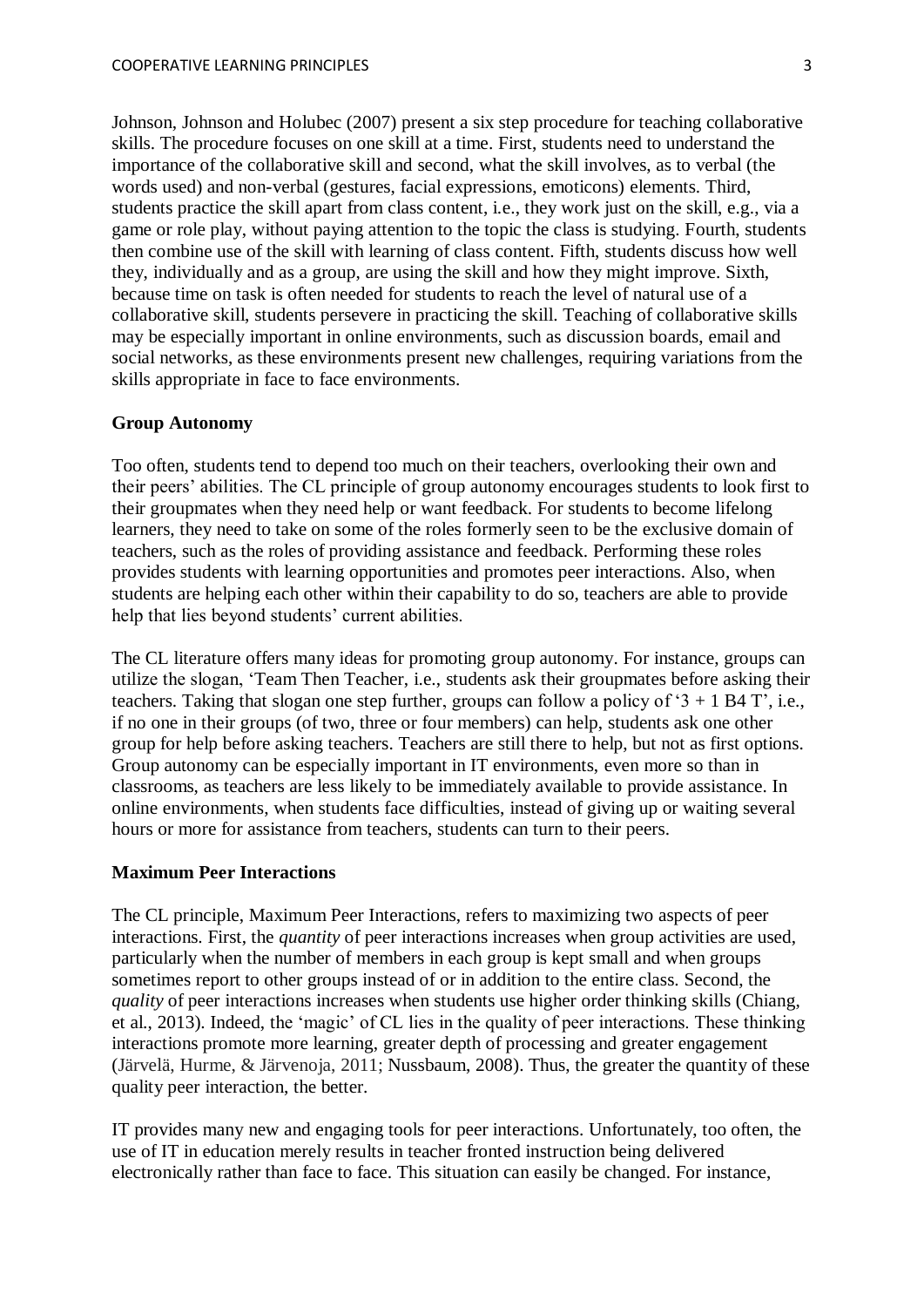when students listen to online lectures or read texts provided online, time and tasks for interactions should be included, and these tasks should include thinking tasks. Care, however, must be taken so that these thinking tasks are within students' current ability levels. Here, teachers have a vital role in providing the support students need so that these interactive thinking tasks are doable. This support might, for example, include annotated model responses. Furthermore, when groups are heterogeneous as to past achievement, lower achieving students can ask their groupmates for help, rather than going astray or giving up when faced with tasks that are too challenging.

# **Equal Opportunity to Participate**

Sometimes one or more group members attempt to dominate the group, denying others the chance to interact with the task and with groupmates. Equal opportunity to participate is the CL principle that specifically addresses such situations. When some students are excluded from the group interactions, those students may learn less and enjoy less. At the same time, the rest of the group members lose the benefits of interacting with the excluded person(s). For instance, if excluded group members are less proficient at the task the group is undertaking, the other group members miss out on peer tutoring opportunities they would have had if everyone had been included.

CL techniques, along with various software, offer tools for providing all group members equal opportunity to participate. For example, in contrast to face to face discussions in which some group members may have difficulty being heard, asynchronous online communication allows students to share their ideas without having to compete for a spot in the conversation. Other ideas promoting equal opportunity to participate include colour coding to show each person's contribution to a graphic, table or text, or group members being chosen at random to share their group's ideas. Additionally, some software allows students and teachers to monitor the distribution and quality of turns in their groups.

#### **Individual Accountability**

While equal opportunity to participate is the CL principle which seeks to offer all group members chances to play important roles in their groups, the principle of individual accountability puts pressure on members to do their fair share in the groups. Thus, individual accountability can be seen as the flip side of equal opportunity to participate. Students need to use the opportunities provided to contribute what they can to their groups. Unless students feel individually accountable, if instead some students act as freeloaders, group morale may suffer, and students may lose faith in the use of groups for learning due to the presence of these freeloaders. Furthermore, freeloading makes assessment more difficult, as teachers may not be able to judge the members' contributions to their groups (Johnson & Johnson, 2003).

Fortunately, the CL literature and IT tools offer ideas for promoting individual accountability. For example, groups can roster who needs to do what and when, and monitor if it is done. Additionally, the same software that promotes equal opportunity to participate by monitoring each group member's participation can also let groupmates and teachers know who is not pulling their weight in the group. Two ways to address the difficulties that freeloaders pose for assessment are to involve peers in assessment, as peers are better placed to monitor each member's input, and for students to study together but be assessed alone, e.g., after students work together to solve a set of online mathematics problems, they do another set of similar problems on their own.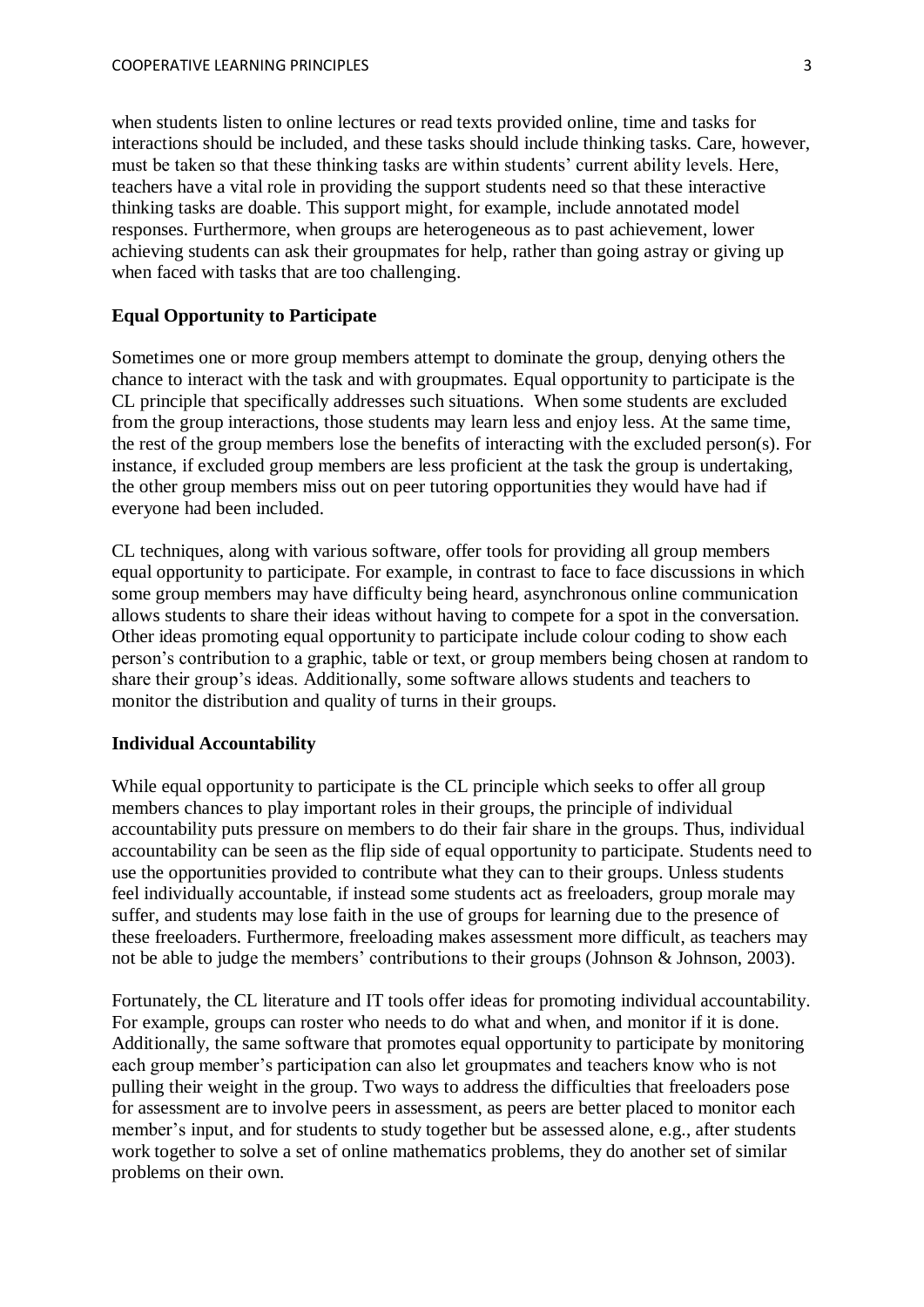### **Positive Interdependence**

Positive interdependence is the CL principle which most prominently encourages sharing among students. When students feel positively interdependent with their groupmates, the group feels that their outcomes are positively correlated, i.e., the feel that what helps one helps others, and what hurts one hurts others. In other words, groups adopt the spirit embodied by the Three Musketeers' slogan "All for one; one for all". Whereas individual accountability puts pressure on group members to contribute to the group, positive interdependence provides support; if students are having difficulties, their groupmates are there to help them. Positive interdependence can also promote motivation to learn, because students are learning not just for themselves but also for the benefit of their groups.

Many ideas have been developed to encourage students to feel positively interdependent with their groupmates. For instance, students are more likely to feel that all group members' outcomes are positively correlated if they have group goals. These goals are not about the group, but about the strengthening of each individual member. An example in a writing class of such a group goal would be for all group members to do better on the second writing task of the term (except in the case of group members with perfect scores on the term's initial writing task). To help groupmates improve, students could use the Track Changes and Comments functions in MS Word to offer each other feedback on their drafts. If everyone in the group succeeds in improving on the second writing task, a celebration or other rewards could recognize this accomplishment. Yet another means of promoting positive interdependence is for each student to have different resources. For example, each group member could go online to research a different subtopic of the larger group topic and then share what they learned with their groupmates (Aronson, 2014).

#### **Cooperation as a Value**

An eighth CL principle, cooperation as a value, builds on positive interdependence and seeks to spread the feeling of "One for all; all for one" beyond the small group to the entire class, the entire educational institution, the entire city, the nation and the world, expanding to also include other species. While students need to know how to compete and how to work alone, the hope embodied in the principle of cooperation as a value is that students will come to view cooperation as their preferred option. A look at the news headlines on almost any day finds many areas in which the world needs more of this cooperation, yet many factors in society foster competition and individualism.

Many means exist for promoting cooperation as a value. For example, in service learning projects (Kinsley & McPherson, 1995), students work together to provide a service while at the same time engaging in learning linked to their curriculum, e.g., IT students might develop websites and other online tools for non-profit organizations. Another means of promoting cooperation as a value would be for students to appreciate the many benefits of cooperation, e.g., they can learn about IT inventions, IT companies and IT networks that required large scale cooperation to bring to fruition and to grow. Students can also reflect on how their own cooperation in small groups (2-4 people) lays a foundation for their later participation in larger scale cooperation.

#### **An Example of Some of the Principles at Work with Technology**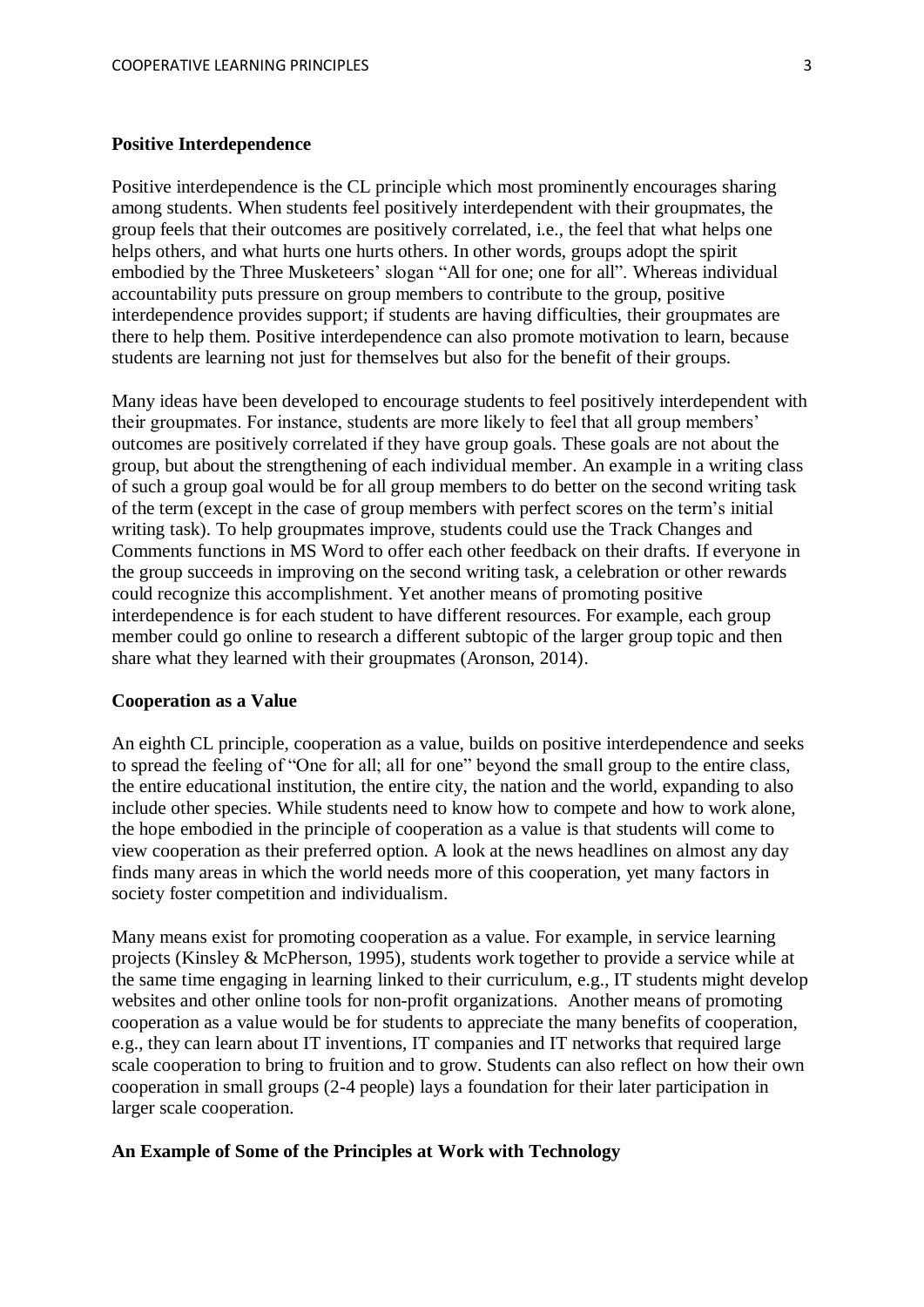The availability of Web 2.0 and cloud-based tools, such as Google Docs, Popplet and Prezi, allows multiple users to create, write, edit, annotate and comment on shared documents, thereby providing a platform for individuals to collaborate. The eight CL principles described in this paper can be applied to the use of such tools to foster collaboration. An example is sharing a Google Doc among a group of students to collectively write a research report. At the start of the assignment, each student chooses to be individually accountable to the group by choosing to write the first draft of a particular section of the report. After they finish their individual research, students contribute their draft to the shared Google Doc. As every student shares and views the same document, they each have an equal opportunity to comment, annotate or edit to improve their peers' initial contributions to the report. This collective endeavor to clarify, correct and elaborate can improve the report. As students work together on the report, maximum peer interactions are promoted in many ways, e.g., when groups in the class are invited to critically review every other groups' report, thereby stimulating higher order thinking skills. Through the process of collective writing, students will recognize the value of cooperation, being aware that the quality and success of their report is dependent on the contributions and feedback of individual students. Technology allows the collaboration to happen in real time where students' feedback and comments can be instantly viewed. Moreover, with the cloud computing, collaboration between students takes place seamlessly across different devices, such as tablets, smartphones and computers, and students can collaborate wherever they are and just-in-time.

### **Conclusion**

The goal of this paper has been to offer principles and other ideas to heighten the value of student interactions conducted via electronic devices. The foundation of the ideas in this paper lies in a learning technology which some call cooperative learning and others call collaborative learning, both which all can abbreviate as CL. The first section of the paper provided brief background on CL including related theories, relevant studies, and a simple definition. The paper's longest section described eight CL principles in terms of the definitions of the principles, the principles' importance and ideas for applying the principles to learning contexts involving IT.

Perhaps the key idea to take away from this paper is that fostering successful groups is no easy matter. The initial step of students forming groups is only a very initial step. Much more needs to be done to increase the chances that the group members will strive to foster each other's learning. The theory and research cited early in this paper speak of the great potential of student-student interaction, and the eight principles described in this paper help students and teachers take many more steps towards successful groups not just among themselves as students but also in the wider world generally.

### References

Aronson, E. (2014). *The jigsaw classroom*. Retrieved from [http://www.jigsaw.org](http://www.jigsaw.org/)

- Chiang, V. C. L., Leung, S. S. K., Chui, C. Y. Y., Leung, A. Y. M., & Mak, Y. W. (2013). Building life-long learning capacity in undergraduate nursing freshmen within an integrative and small group learning context. *Nurse Education Today, 33*(10), 1184- 1191. doi: 10.1016/j.nedt.2012.05.009
- Gardner, H. (1993). Multiple intelligences: The theory and practice. New York, NY: Basic Books.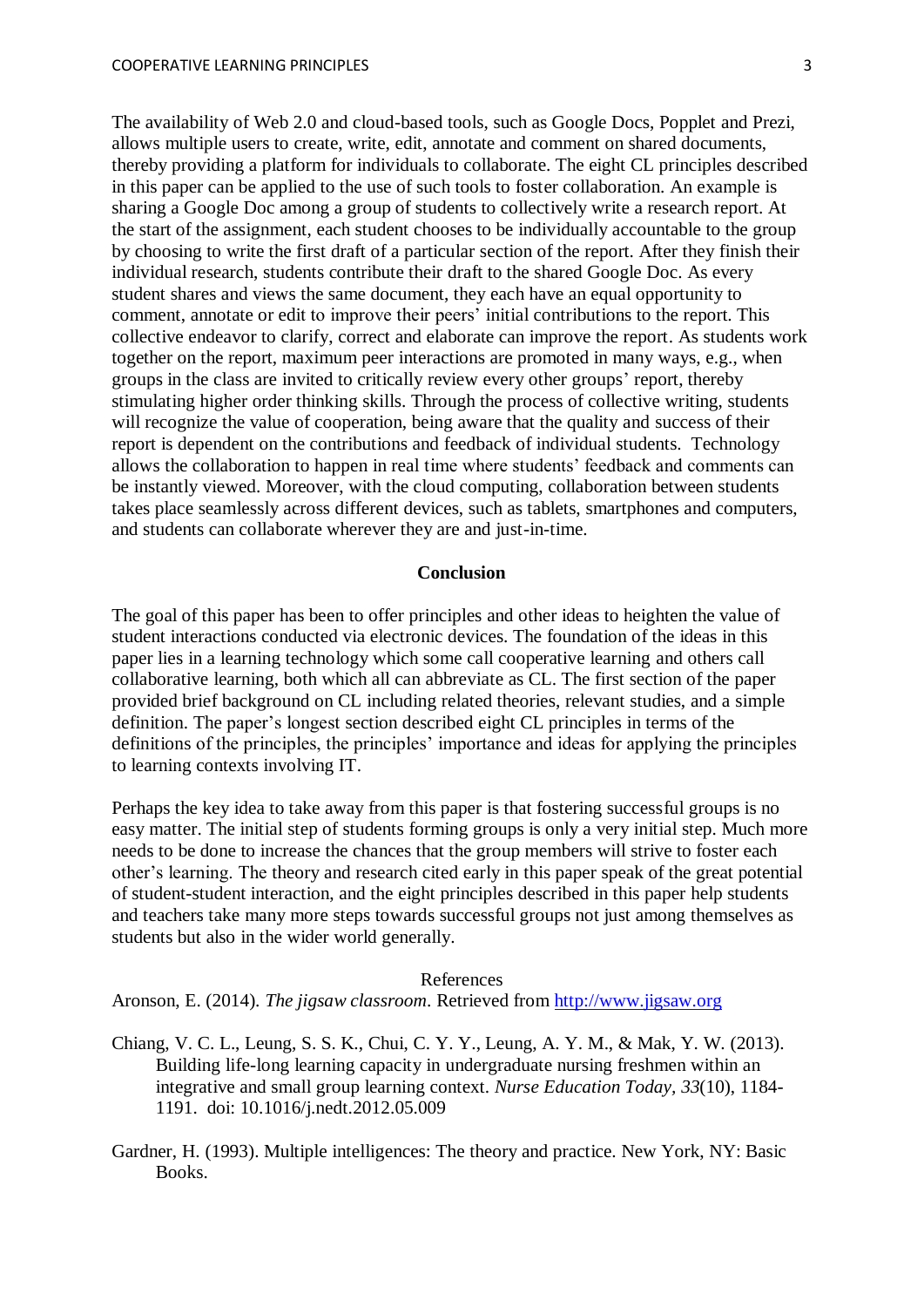IASCE. (2014). *IASCE newsletter.* Retrieved from<http://www.iasce.net/home/newsletters>

- Ibáñez, M. B., García Rueda, J. J., Maroto, D., & Kloos, C. D. (2013). Collaborative learning in multi-user virtual environments. *Journal of Network and Computer Applications*, *36*(6), 1566-1576.
- Jacobs, G. M., Power, M. A., & Loh, W. I. (2002). *The teacher's sourcebook for cooperative learning: Practical techniques, basic principles, and frequently asked questions*. Thousand Oaks, CA: Corwin Press.
- Järvelä, S., Hurme, T. R., & Järvenoja, H. (2011). Self-regulation and motivation in computer supported collaborative learning environments. *Learning across sites: New tools, infrastructures and practices.* London, England: Routledge.
- Johnson, D. W., & Johnson, R. T. (2003). *Assessing students in groups: Promoting group responsibility and individual accountability*. Thousand Oaks, CA: Corwin Press.
- Johnson, D. W., & Johnson, R. T (2006). New developments in social interdependence theory. *Genetic, Social, and General Psychology Monographs*, *131*(4), 285-358.
- Johnson, D. W., Johnson, R. T., & Holubec, E. J. (2007). *Nuts & bolts of cooperative learning* (2<sup>nd</sup> ed.). Edina, MN: Interaction Book Company.
- Johnson, D. W., Johnson, R. T., & Stanne, M. B. (2000). *Cooperative learning methods: A meta-analysis.* Minneapolis, MN: University of Minnesota.
- Kinsley, C. W., & McPherson, K. (Eds.). (1995). *Enriching the curriculum through service learning.* Alexandria, VA: Association for Supervision and Curriculum Development.
- Maslow, A. H. (1968) *Toward a psychology of being* (2nd ed.) New York, NY: Van Nostrand.
- Nussbaum, M. E. (2008). Collaborative discourse, argumentation, and learning: Preface and literature review. *Contemporary Educational Psychology*, *33*(3), 345-359
- Palincsar, A. S. (1998). Social constructivist perspectives on teaching and learning. *Annual Review of Psychology, 49,* 345–375.
- Slavin, R. (1991). Synthesis of research on cooperative learning. *Educational Leadership, 45*(5), 91-82.
- Soller, A. (2001). Supporting social interaction in an intelligent collaborative learning system. *International Journal of Artificial Intelligence in Education*, *12*, 40-62.
- Underwood, J., & Underwood, G. (1999). Task effects on co-operative and collaborative learning with computers. In K. Littleton & P. Light (Eds.), *Learning with computers: Analysing productive interaction* (pp. 10-23). Florence, KY: Psychology Press.